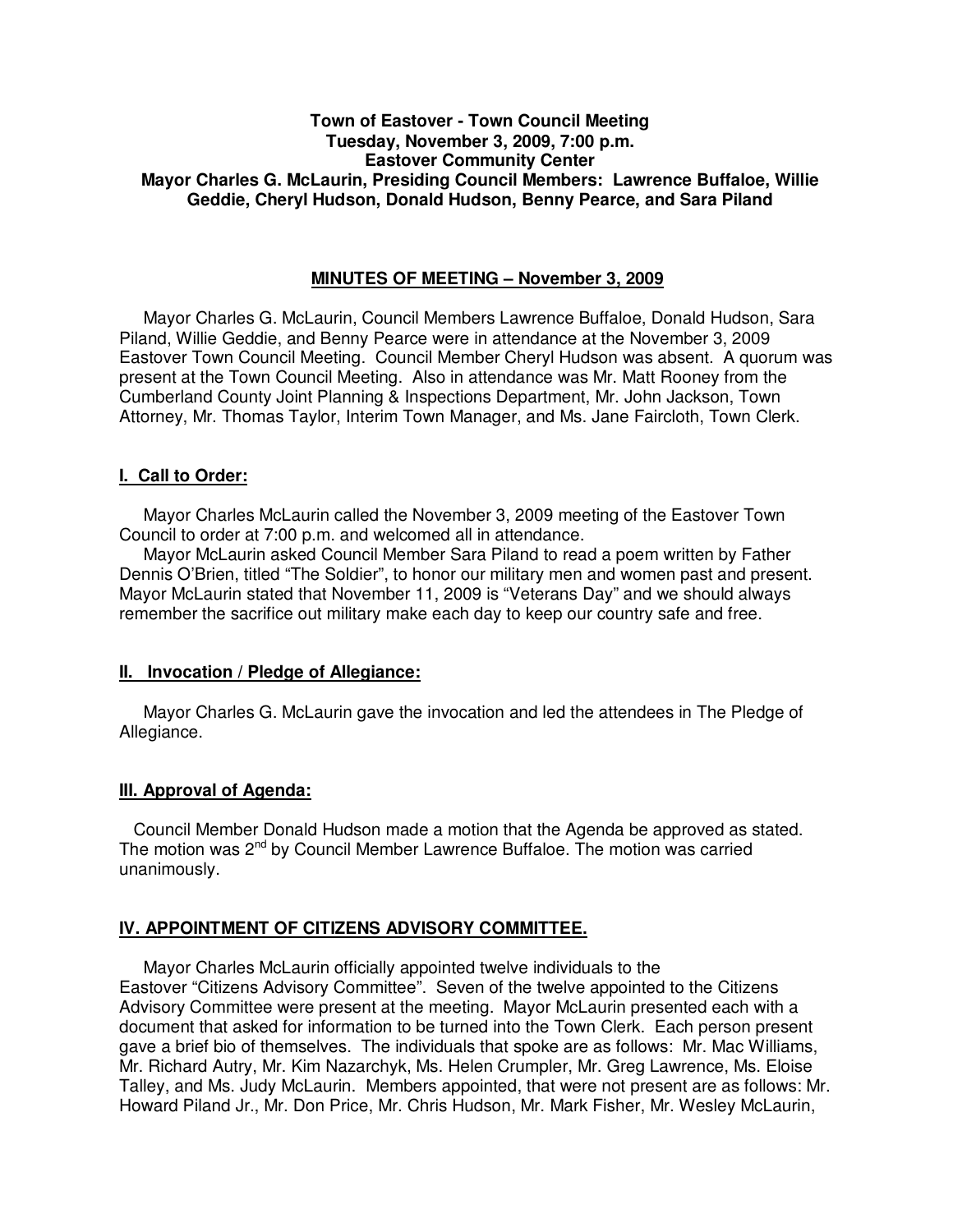Mr. Henry Tew, and Mr. Kevin Hall.

 Mayor McLaurin thanked each member present for their willingness to serve on this committee for the good of the town and community.

### **V. Public Comments:**

 There was one public announcement. Mr. Morgan Johnson, Chairman of the Eastover Sanitary District announced that a Special Board Meeting would be held on Thursday, November 5, 2009 at 3:30 p.m. at the Yarborough Law Firm. The purpose is for commendation proceedings against the few that do not want water.

### **V. Consent Agenda:**

- 1. Consider approval of the October 6 2009 Town Council Minutes.
- 2. Consider approval of the September 30, 2009 Financial Report.

 Mr. Taylor stated that a Budget Amendment needs to be made to correct the shortage in account code 10-420-54 Insurance & Bonds in the Financial Report. He stated that the amount would be greater than the <\$107.75> shown, as the Health Insurance bill has not been received nor paid to the League.

 Council Member Sara Piland made a motion to approve the Agenda with the Budget Amendment as stated. The motion was  $2^{nd}$  by Council Member Benny Pearce. The motion was carried unanimously.

### **VI. Discussion Agenda:**

#### **Agenda Item #1:**

#### **Presentation by Mr. Jay Barr concerning a walking-trail at Eastover Ball Park.**

Neither Mr. Jay Barr, nor Mr. Henry Bowden was present for the presentation.

#### **Agenda Item #2:**

### **Presentation by Mr. Matt Rooney and Mr. Thomas Taylor concerning the development plan for commercial district.**

 Mr. Matt Rooney from the Cumberland County Planning & Inspections Department gave a presentation concerning the proposed development plan for a commercial district. Mr. Rooney stated that he had looked at other towns, looking at proximity in town. He stated that he feels that this is a five step plan. He stated that the first three steps have already been started.

 #1: Mr. Rooney stated that we will be looking at similar sized towns in North Carolina. There are about 65 towns in NC that are similar in population. He stated that he considered the proximity of towns to other Municipalities, such as within a mile of a big town or city (i.e.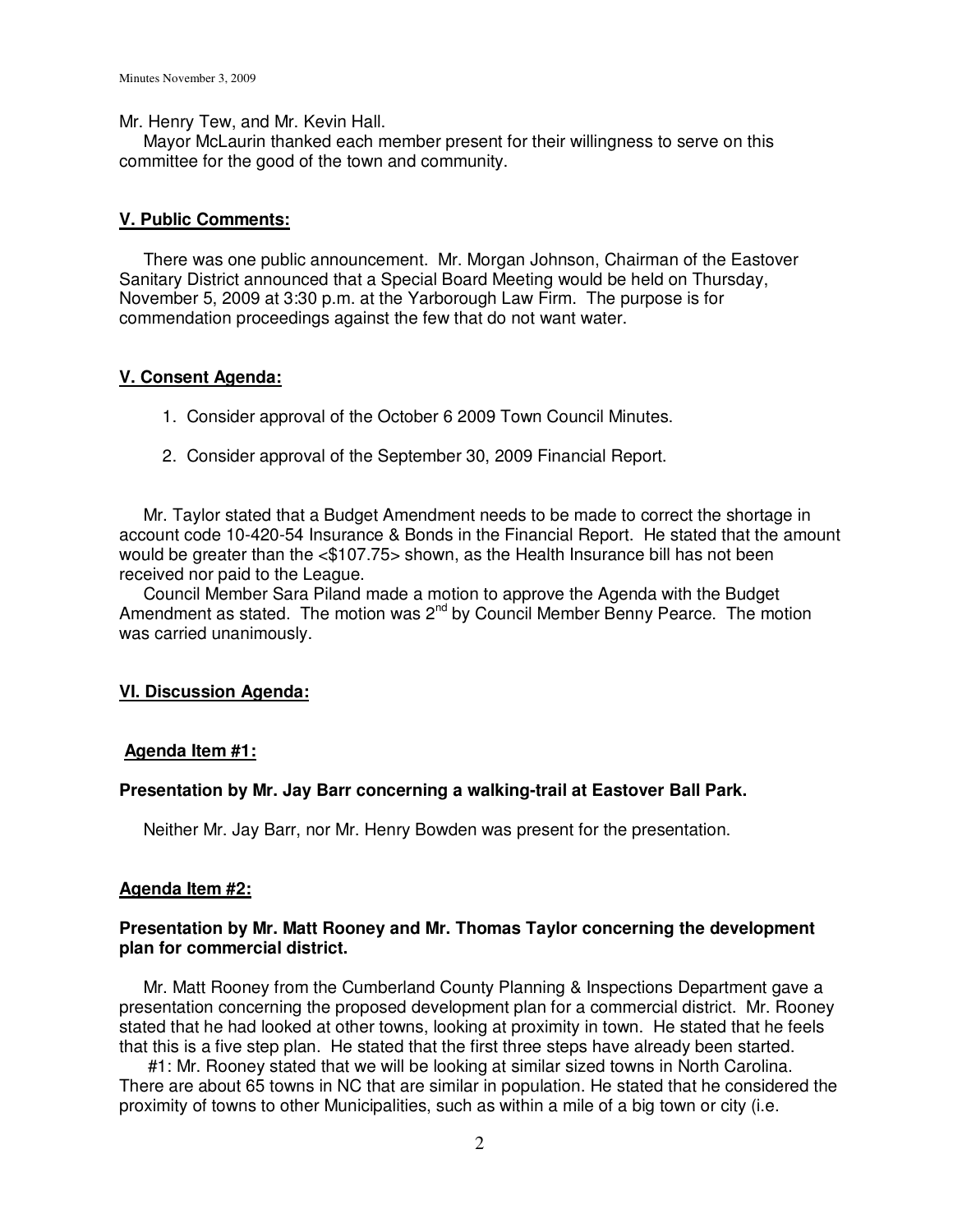## Fayetteville).

 #2: Similar to population size to Eastover. He stated there were about 20 towns that have participated in the "Main Street Program" of which Eastover applied. He stated that he has visited approximately15 of these towns. He stated we will be looking at any ordinance changes that they may have adopted.

 #3: Mr. Rooney stated this would involve an examination of your existing policies and land use plans. He stated that he and Mr. Taylor had spent some time reviewing maps, but will hold that until a later date.

#4: Mr. Rooney stated that the  $4<sup>th</sup>$  step would be to present some alternatives to the Council. He stated that it is your choice to do this at a mid-month meeting or your regular meeting.

 #5: Mr. Rooney stated that having a work shop or visioning session that would affect property owners. He stated that given the time of year with the holidays he did not know if the Board wanted a set a date at this time.

 Mr. Taylor stated that one of the things Mr. Rooney and I will be working on is to define the specific locations on the map. He stated the second part is, how deep off Dunn Road do we go, typically we will try to follow property lines an what do you want in respect to the roadway, tree planting, sidewalks, landscaping, size of signs. Mr. Taylor stated that writing the ordinance to include all of these things, and then must be rolled into the county ordinance. Mr. Taylor stated that once the ordinance is written, we must advertise for a public hearing. Once you have held the public hearing the Council is free to adopt the ordinance. Council Member Sara Piland stated that she wants something of substance with alternatives presented to the Eastover citizens, prior to any public hearing. Mr. Matt Rooney agreed with Council Member Piland. Mr. Rooney stated that each Town has its own unique things.

 Council Member Sara Piland stated that she would like to have a meeting this month as we need to get started on this. All Council Members agreed to meet on November 17, 2009 at 3:30 p.m. at the Eastover Town Hall. Council Member Donald Hudson made a motion to hold a Special Town Council Meeting on November 17, 2009, at 3:30 p.m. at the Eastover Community Center. The motion was 2<sup>nd</sup> by Council Member Willie Geddie. The vote was unanimous.

# **VII Receive Mayors Update**:

Mayor McLaurin stated that Attorney John Jackson will be out of state November 11<sup>th</sup> through 22 $n<sup>rd</sup>$ , and November 26<sup>th</sup> through December 5<sup>th,</sup> 2009. Mr. Jackson will be on a hunting trip.

 Mayor McLaurin stated that Mr. David Lawrence, UNC School of Government is retiring on November 17, 2009. They are asking for a donation for a Professorship. The Board may want to consider this on the  $17<sup>th</sup>$  meeting.

 Mayor McLaurin stated that the new "Citizens Advisory Committee" will help plan the new Town Hall Building and the design of a town flag. Mayor McLaurin stated he has some ideals for the flag, but would like the "Citizens Advisory Committee" input. The Town values your opinion.